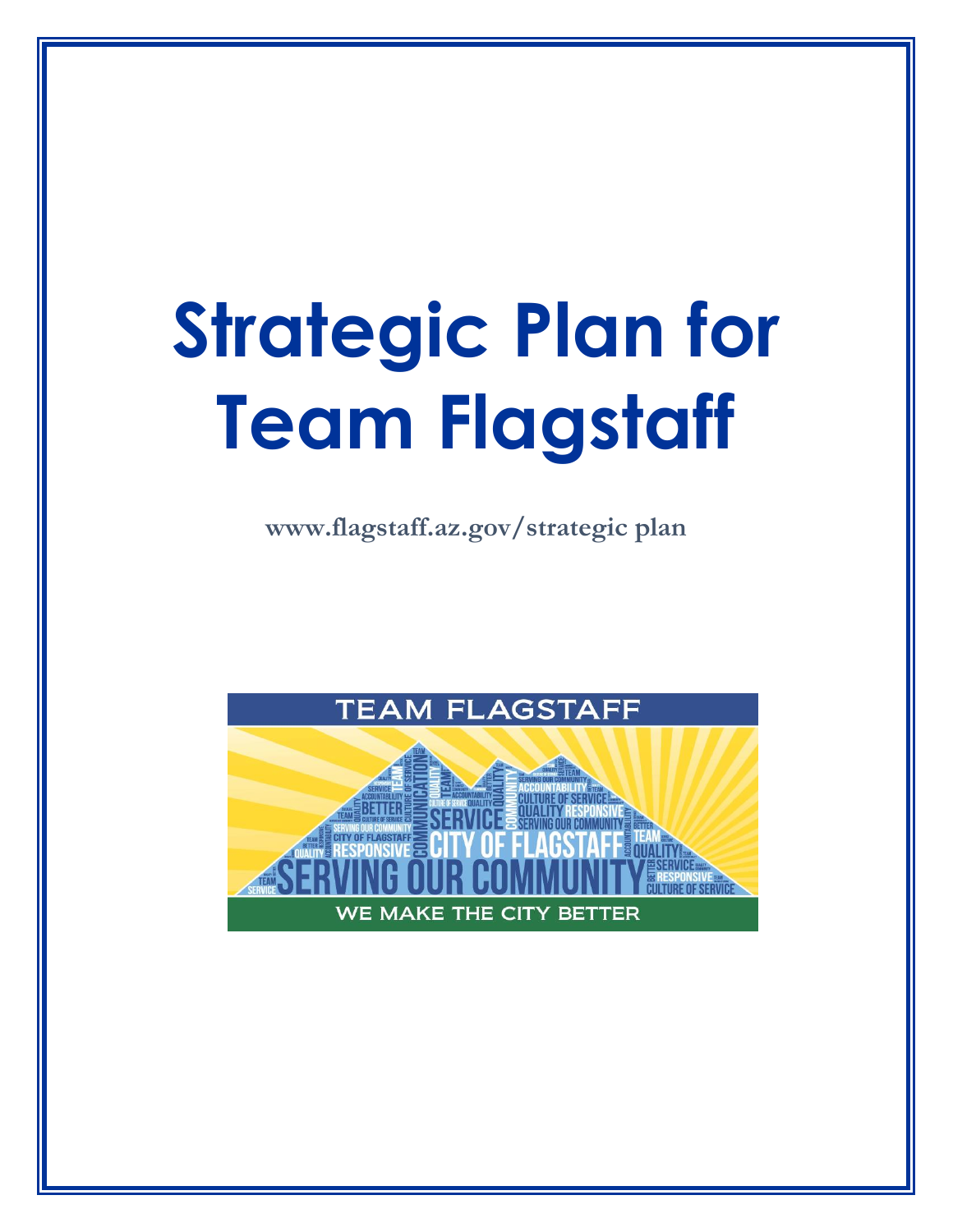#### Forward from City Manager

I once heard a saying that "healthy things grow and growing things change." I like to think of our City of Flagstaff organization as a healthy thing that will inevitably change. How we deal with that change, how we lead through it, will both challenge and define us as we move forward together into the future. Having a Strategic Plan is one way to help assure that we can step boldly into the unknown and navigate a correct course through the obstacles and opportunities that certainly lie ahead and that, ultimately, will guide us to a common destination.

This Strategic Plan is the culmination of many months of participation and input from employees throughout Team Flagstaff. I believe that this is the best way to achieve buy-in by those who will use this Plan as a tool to help guide them in their daily service to our community. We truly do come together to make our city better and each of us has an important role to play. As city employees, we can make a difference in the lives of our citizens and leave a positive impression on the many visitors who come to share in those things that make us uniquely Flagstaff.

The City Council provides us with goals that help us fulfil our mission to protect and enhance the quality of life of our citizens. These goals, along with input from city employees are like two streams that come together to form a strong current that has, in turn, manifested in the development of our Strategic Plan. This is a living document that will continue to influence and be influenced by our employees, City Council, and the Flagstaff community as needs and priorities change in the years to come.

Josh Copley City Manager

#### **How will the Strategic Plan be used?**

- Performance measures will be identified and tracked for all Strategic Priorities and Goals.
- Divisions will develop strategic objectives that are aligned with the Strategic Plan.
- The Strategic Plan will help guide budget and policy decisions.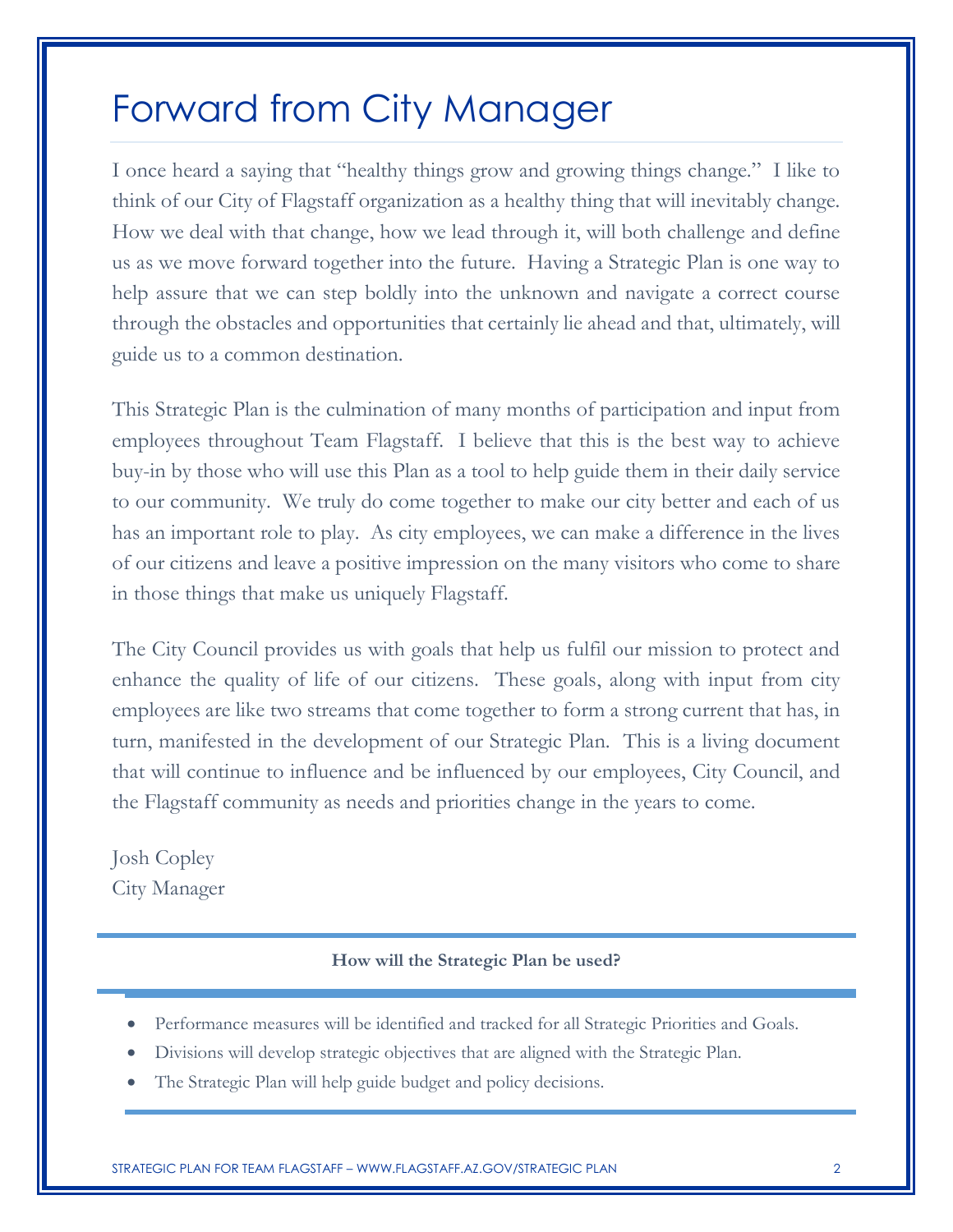### Who is Team Flagstaff?

#### **Mission**

To protect and enhance the quality of life of its citizens

#### **Vision**

The City of Flagstaff is a safe, diverse, vibrant, and innovative community with a unique character and high quality of life. The City fosters and supports a balance of economic, environmental, educational, and cultural opportunities.



WWW.FLAGSTAFF.AZ.GOV/STRATEGIC PLAN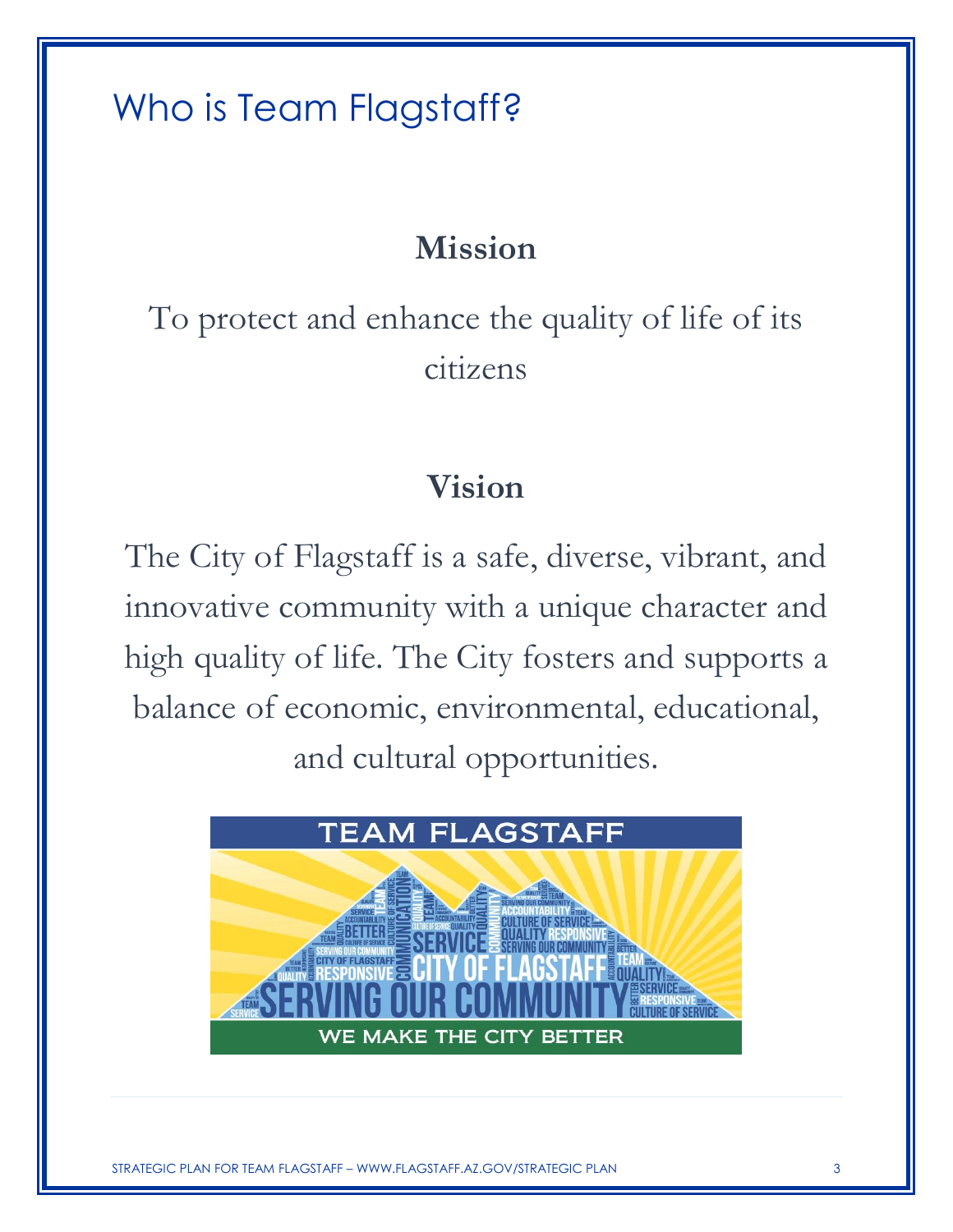## What does Team Flagstaff Value?

**Teamwork**

**Accountability**

**Communication**

**Quality**

**Leadership**

STRATEGIC PLAN FOR TEAM FLAGSTAFF – WWW.FLAGSTAFF.AZ.GOV/STRATEGIC PLAN 4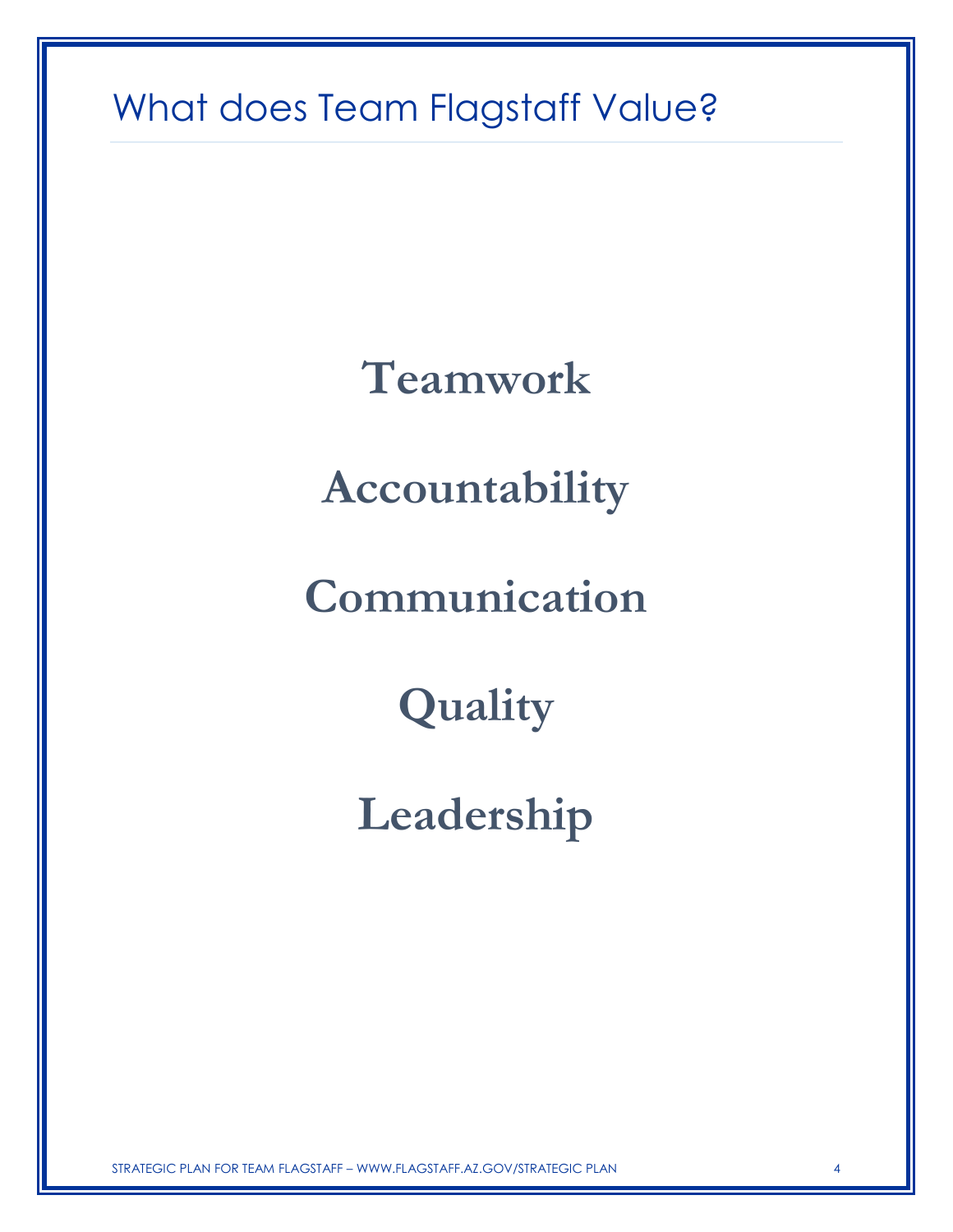# Strategic priority #1: **Provide exceptional service**

- 1. Serve as ambassadors for the Flagstaff community
- 2. Serve the public through quality internal and external customer service.
- 3. Foster clear and consistent communication.
- 4. Provide employees tools, training and support.
- 5. Demonstrate respect, equity and strong ethics.

#### Strategic priority #2: **Invest in our people**

- 1. Ensure effective resources for employees.
- 2. Provide competitive compensation.
- 3. Empower employees to make the City better.
- 4. Maintain and enhance a safe and positive organizational culture.